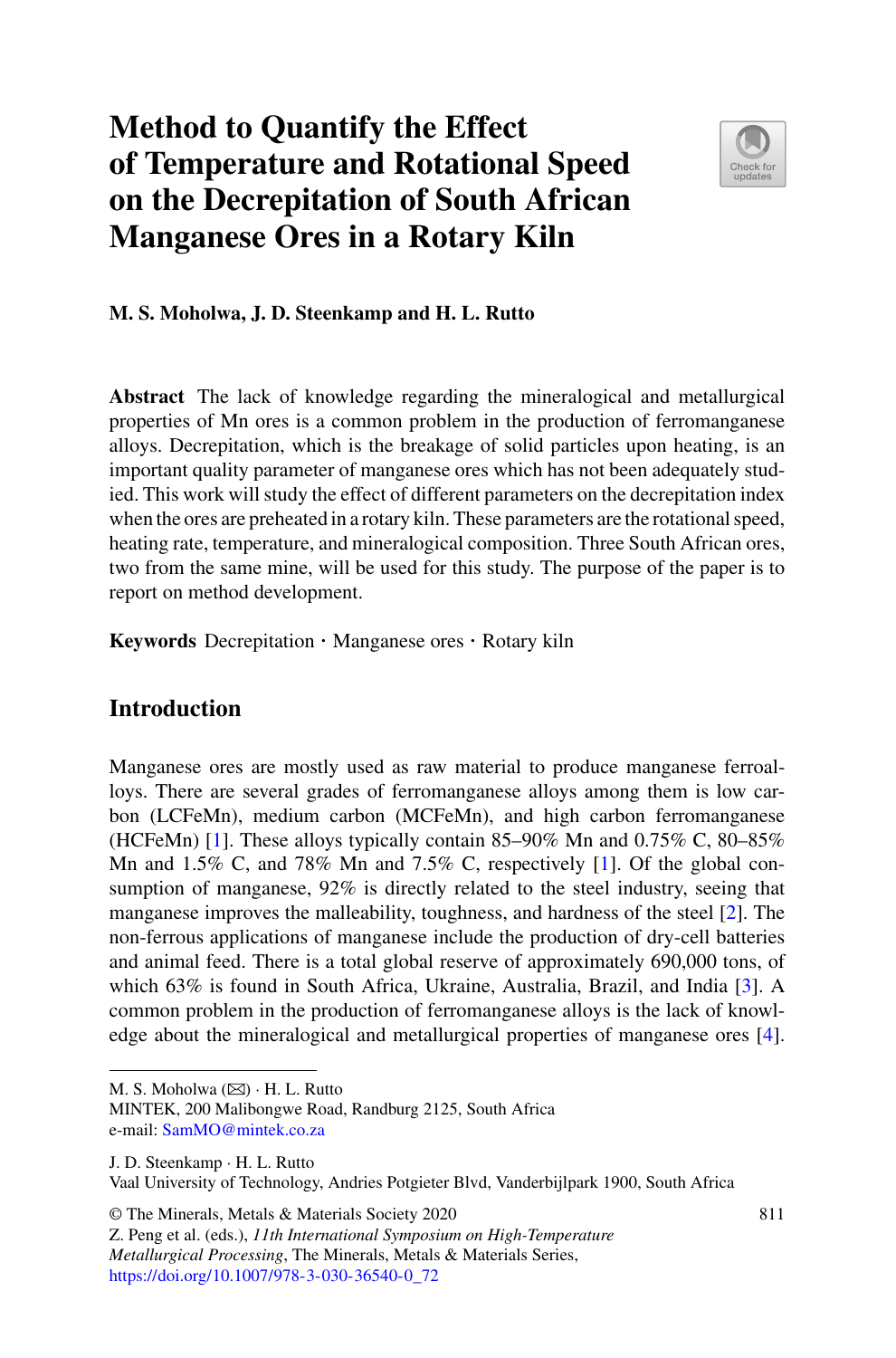Commercially, HCFeMn is produced by carbothermic reduction of manganese ores, primarily in electric submerged arc furnaces (SAFs) [\[5\]](#page-10-4). Carbothermic reactions involve the reduction of metal oxides using carbon as a reducing agent. SAFs are generally circular and have three electrodes, each connected to a separate electrical phase [\[5\]](#page-10-4). The electrodes are submerged into a mineral bed and the electric current runs through the area below the electrode tips where electrical energy is converted to heat  $[5]$ .

PREMA is a Horizon 2020 project, funded by the European Union, and aims at demonstrating an innovative suite of technologies, involving utilization of industrial off-gases and solar thermal energy [\[6\]](#page-10-5). This is done to reduce energy consumption and  $CO<sub>2</sub>$  emissions from manganese production [\[6\]](#page-10-5). A pilot-scale campaign will be conducted at Mintek in 2021 to study the effect of preheating the Mn ore to 600 °C in a rotary kiln before charging into a submerged arc furnace (SAF).

In terms of the rotary kiln operation, one of the unknown parameters is the potential for decrepitation of the manganese ore. Decrepitation is the breakage or disintegration of particles upon heating, resulting in the production of fine particles that cause efficiency losses and reduces the gas permeability of the particle bed in the SAF [\[2\]](#page-10-1). Consequently, the process gas will be trapped beneath the burden of raw material which may cause an eruption or an explosion [\[7\]](#page-10-6). Furthermore, insufficient reduction can occur due to the process gas containing CO being channeled unevenly across the burden.

Currently, a master's research project looks into the potential for decrepitation of manganese ore during preheating in a rotary kiln. The purpose of the study is to determine if the specific manganese ores considered for the campaign will decrepitate during the preheating process. The effects that the particle size, heating rate, kiln rotation speed, temperature, and mineralogy will have on the decrepitation index (DI) of the ore will be investigated. The purpose of the paper is to report on the method development process.

## **Method**

The method development consisted of two parts: (1) a review of literature and (2) preliminary test work conducted at a commercial laboratory that quantifies the decrepitation of iron ore.

# *Review of Literature*

#### **Decrepitation of Manganese Ore**

Faria et al. [\[2\]](#page-10-1) studied the effect of mineralogy, moisture content, and porosity of ore on the decrepitation behavior within the context of SAF production of HCFeMn. It was found that all three play a role in the decrepitation of ore.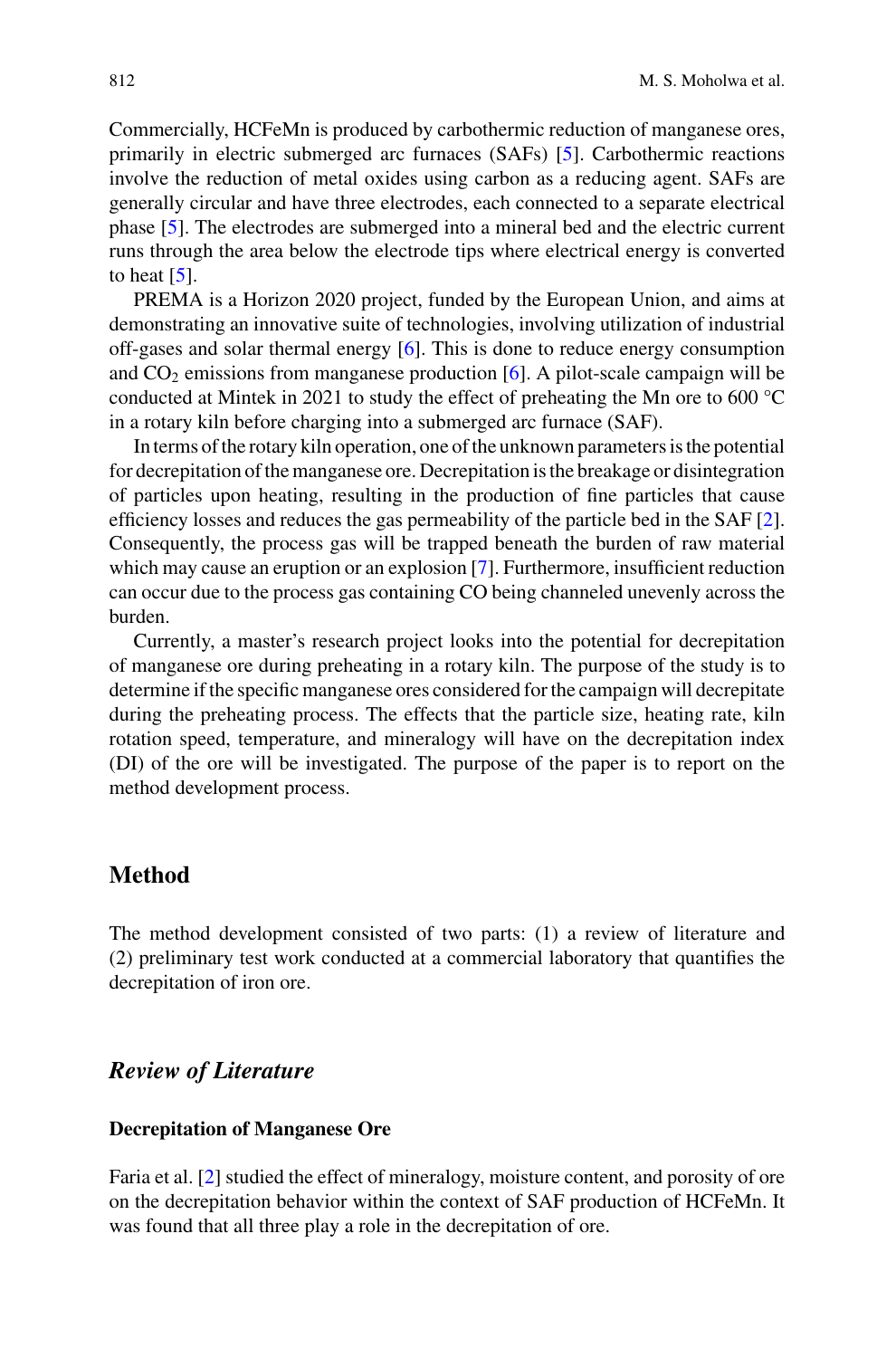In the investigation, they studied four different types of ores of which one was from South Africa. 500 g of sample was heated in a muffle furnace at 700 °C for 30 min. To determine the DI, the sample was screened using a sieve size of 6.3 mm after heating. After screening, the particles that passed the screen was weighed. The equation they used to calculate the DI is presented in Eq. [1.](#page-2-0) The mineralogy and chemical analysis of the ores in the study is summarized in Tables [1](#page-2-1) and [2.](#page-2-2)

<span id="page-2-0"></span>
$$
DI = (M1/M2) * 100
$$
 (1)

*M*1 Mass of particles below 6.3 mm in g

*M*2 Total mass of the sample in g.

The study claims that manganese oxides decrepitates mainly due to the decomposition of the cryptomelane and pyrolusite minerals during heating [\[2\]](#page-10-1). Manganese oxides (MnO<sub>2</sub>) experience phase transformation at 700 °C causing volumetric change [\[2\]](#page-10-1). The transformation of  $MnO<sub>2</sub>$  to  $Mn<sub>2</sub>O<sub>3</sub>$ , began at close to 700 °C for Azul and Urucum samples. This led to a volumetric expansion that contributed to the decrepitation of Azul and Urucum ore.

| <b>Ore</b>       |                 |                 | Mineral type   |                                            |            |                                                                                |                        |  |
|------------------|-----------------|-----------------|----------------|--------------------------------------------|------------|--------------------------------------------------------------------------------|------------------------|--|
| Name             | Country         | <b>Size</b>     | Cryptomalene   | Bixbyite                                   | Pyrolusite | Todorokite                                                                     | $(I_{-6.3})$<br>$(\%)$ |  |
|                  | (mm)            |                 | $KMnO_8O_{16}$ | MnO <sub>2</sub><br>(Mn,<br>$Fe)_{2}O_{3}$ |            | (Na, Ca,<br>$K$ <sub>2</sub> Mn <sub>6</sub> O <sub>12</sub><br>$-3a4.5(H_2O)$ |                        |  |
| Urucum           | Brazil          | $-19$<br>$+6.3$ | $>50\%$        |                                            | $<$ 20%    |                                                                                | 6                      |  |
| Morro<br>da Mina | <b>Brazil</b>   | $-19$<br>$+6.3$ |                |                                            |            |                                                                                | 1                      |  |
| Azul             | <b>Brazil</b>   | $-19$<br>$+6.3$ | $>50\%$        |                                            |            | $<$ 20%                                                                        | 6                      |  |
| Wessel           | South<br>Africa | $-19$<br>$+6.3$ |                | $<$ 20%                                    |            |                                                                                | 12                     |  |

<span id="page-2-1"></span>**Table 1** Mineralogy of four types of ores utilized in the study by Faria et al.

<span id="page-2-2"></span>**Table 2** Chemical analysis of four ore types utilized in the study by Faria et al.

| Sample           | Mn $(%)$ | Fe $(\%)$ | $Al_2O_3$<br>$(\%)$ | CaO $(\% )$ | MgO<br>$(\%)$ | SiO <sub>2</sub><br>$(\%)$ | $P(\%)$ | Total |
|------------------|----------|-----------|---------------------|-------------|---------------|----------------------------|---------|-------|
| Azul             | 46.96    | 4.12      | 6.11                | 0.09        | 0.12          | 3.99                       | 0.097   | 61.59 |
| Morro<br>da mina | 24.48    | 2.89      | 5.42                | 2.87        | 2.23          | 23.02                      | 0.076   | 60.99 |
| Urucum           | 32.58    | 6.92      | 0.78                | 0.07        | 0.05          | 2.11                       | 0.109   | 42.62 |
| Wessels          | 40.16    | 8.08      | 0.4                 | 7.45        | 2.05          | 5.51                       | 0.019   | 63.67 |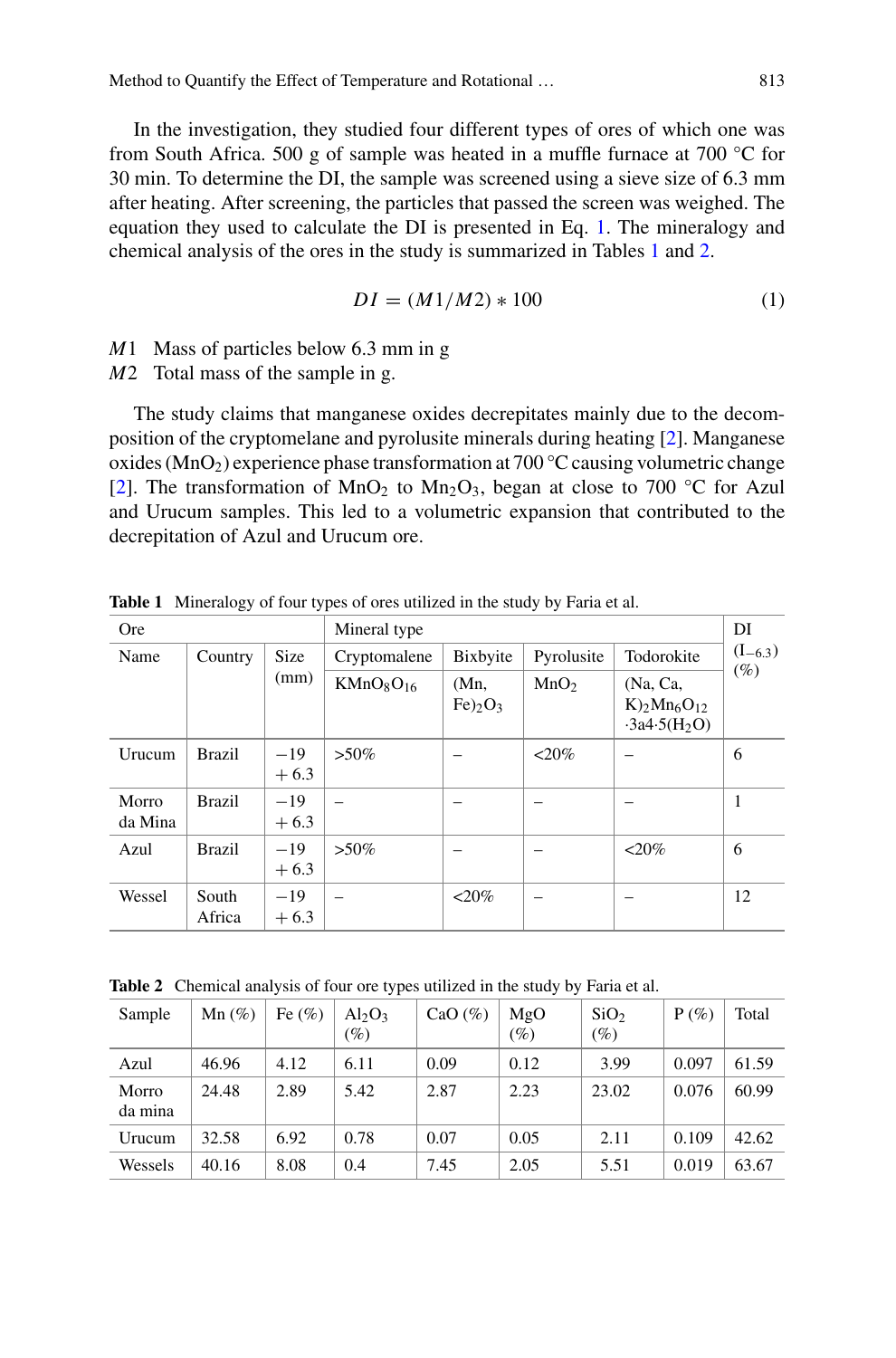This volume change yields anisotropy that induces stress in specific regions of the particle, which leads to the formation of cracks [\[2\]](#page-10-1). Urucum ore has a higher concentration of pyrolusite, which undergoes a considerable reduction in volume when it transforms into bixbyite, and this could cause intense decrepitation [\[2\]](#page-10-1). Bixbyite and pyrolusite have a crystal structure of isometric and tetragonal, respectively.

Another factor affecting decrepitation is the removal of structural water from the hydrated phases during pretreatment [\[2\]](#page-10-1). Heating the ore gradually eliminated the physical shock caused by the sudden release of moisture and in turn reduces the decrepitation intensity. When water is heated, its vapor pressure gradually rises until it reaches the pressure in the surrounding atmosphere, starts boiling and eventually evaporates. The vapor pressure from the water molecules trapped in ore pores is in some cases enough to rupture particles [\[2\]](#page-10-1). The study by Faria et al., revealed that decrepitation intensity increases considerably because of moisture for Azul, Urucum, and Wessel ores.

Ores of bigger diameter and micropores volume have smaller DIs compared to ores with a smaller diameter and volume [\[2\]](#page-10-1). Bigger volume pores can promote a vapor pressure relief inside the pores of the ore particles, this reduces stress on the lump ore and in turn decreases decrepitation intensity [\[2\]](#page-10-1). The pressure build-up causes more stress in closed pores than in open pores, therefore ores with closed pores are more susceptible to decrepitation compared to the ores with open pores [\[5\]](#page-10-4).

#### **Decrepitation of Iron Ore**

Decrepitation of iron ore in blast furnaces is such an extensive field of study that a standardized method exists to characterize the ore. One such example is the ISO standard 8173. The steps followed can be summarized as follows:

- The sample with a size range of  $-25$  to  $+20$  mm is dried in an oven at 105 °C overnight.
- 500 g of the sample is weighed.
- The muffle furnace is switched on to heat up gradually until the desired temperature of 700 °C is reached.
- The 500 g sample is then fed into the rest portion holder.
- Once the furnace reaches the desired temperature, the test portion holder is then placed into the muffle furnace.
- The test portion is left in the furnace for a duration of 30 min, and thereafter the sample is removed and allowed to cool down.
- After cooling the sample is screened with a sieve size of 6.3 mm.
- And the DI is determined using Eq. [1.](#page-2-0)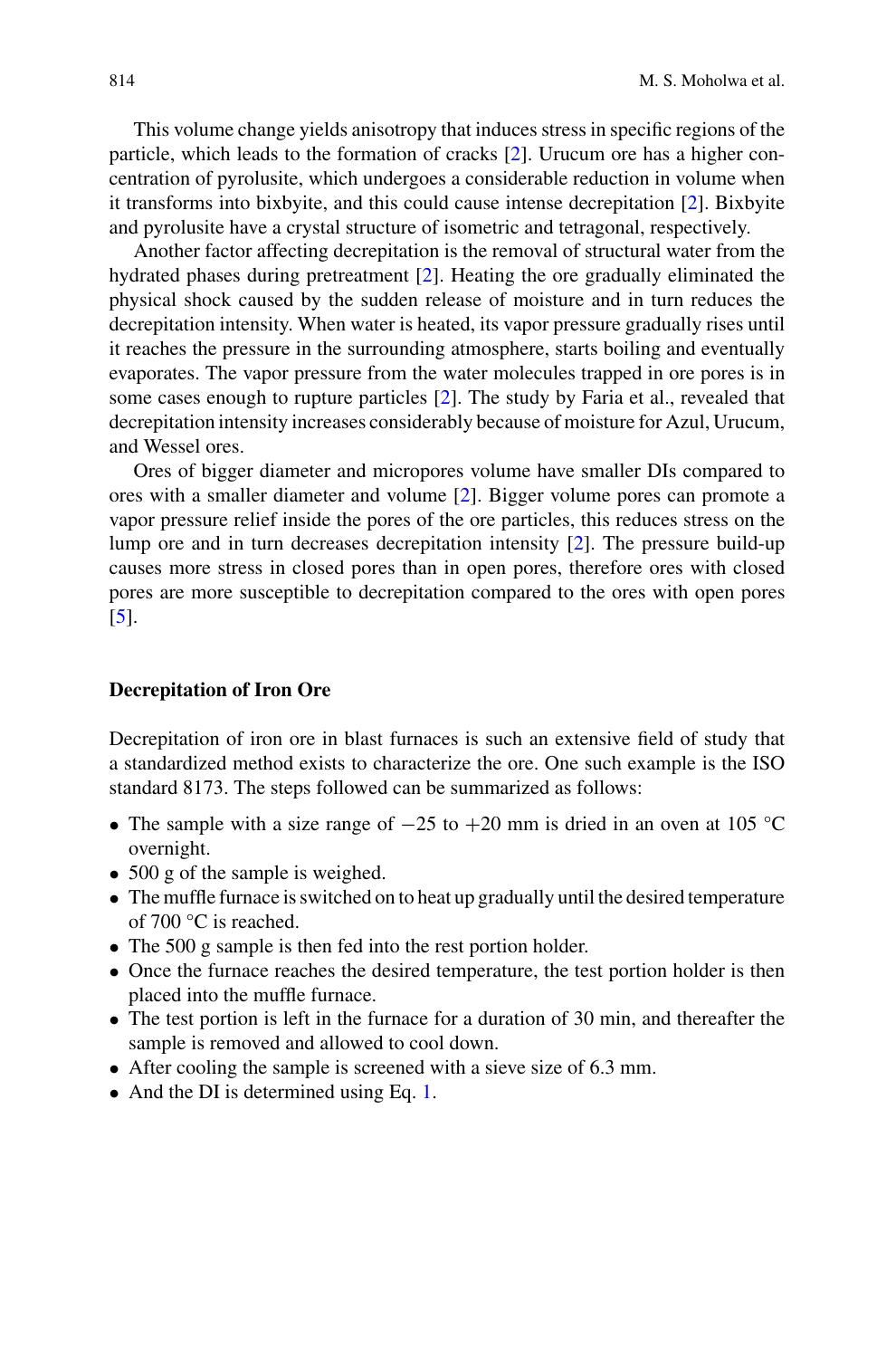## *Preliminary Investigation*

For the project presented here, a preliminary investigation was done at Anglo American Research and Development laboratories on two types of South African manganese ore, Ore #A and Ore #B. The purpose of the preliminary investigation was to determine if there was potential for a research project. The Anglo American Research and Development laboratories were chosen because they are currently conducting extensive decrepitation test work on iron ores, and they have good understanding of the procedure. Ore #A and Ore #B were chosen because they were readily available at Mintek from previous test work. The chemical composition of the ores are presented in Table [3.](#page-4-0) Both ores decrepitated to some extent during heating and there was also a difference in the extent to which they decrepitated, as indicated by their respective Dis.

The method from ISO standard 8371 DI of iron ores was applied in the preliminary investigation and the results were presented below. The DI was calculated using Eq. [1](#page-2-0) (Table [4\)](#page-4-1).

# **Results and Discussion**

Based on the results of the literature review and the preliminary investigation, it was decided to continue with the project using the manganese ores that will be used during the campaign. The manganese ores were sourced from the Kalahari manganese field (KMF), located in the Northern Cape province of South Africa. Three types of ores were considered: Ore #C and Ore #c were sourced from the same mine and Ore #D

<span id="page-4-0"></span>**Table 3** Typical composition of two types of manganese-bearing ores sourced for the campaign  $(mass\%)$ 

| Raw<br>material | Mn   | Fe   | $Al_2O_3$ | SiO <sub>2</sub> | CaO  | MgO | H <sub>2</sub> O |      | S    | Total |
|-----------------|------|------|-----------|------------------|------|-----|------------------|------|------|-------|
| Ore #A          | 36.5 |      | 0.2       | 5.1              | 13.6 | 4.1 | 0.8              | 0.02 | 0.01 | 65.83 |
| Ore $#B$        | 44.8 | 10.7 | 0.3       | 5.4              | 7.4  |     | 0.8              | 0.04 | 0.18 | 71.12 |

| Ore type | Test no | M1(g) | M2(g) | $DI(\%)$ | Average $DI$ (%) |
|----------|---------|-------|-------|----------|------------------|
| Ore #A   |         | 482.4 | 61.7  | 12.8     | 13.0             |
|          |         | 480.0 | 63.1  | 13.1     |                  |
| Ore $#B$ |         | 480.7 | 47.2  | 9.8      | 10.8             |
|          |         | 479.0 | 56.1  | 11.7     |                  |

<span id="page-4-1"></span>**Table 4** Preliminary investigation results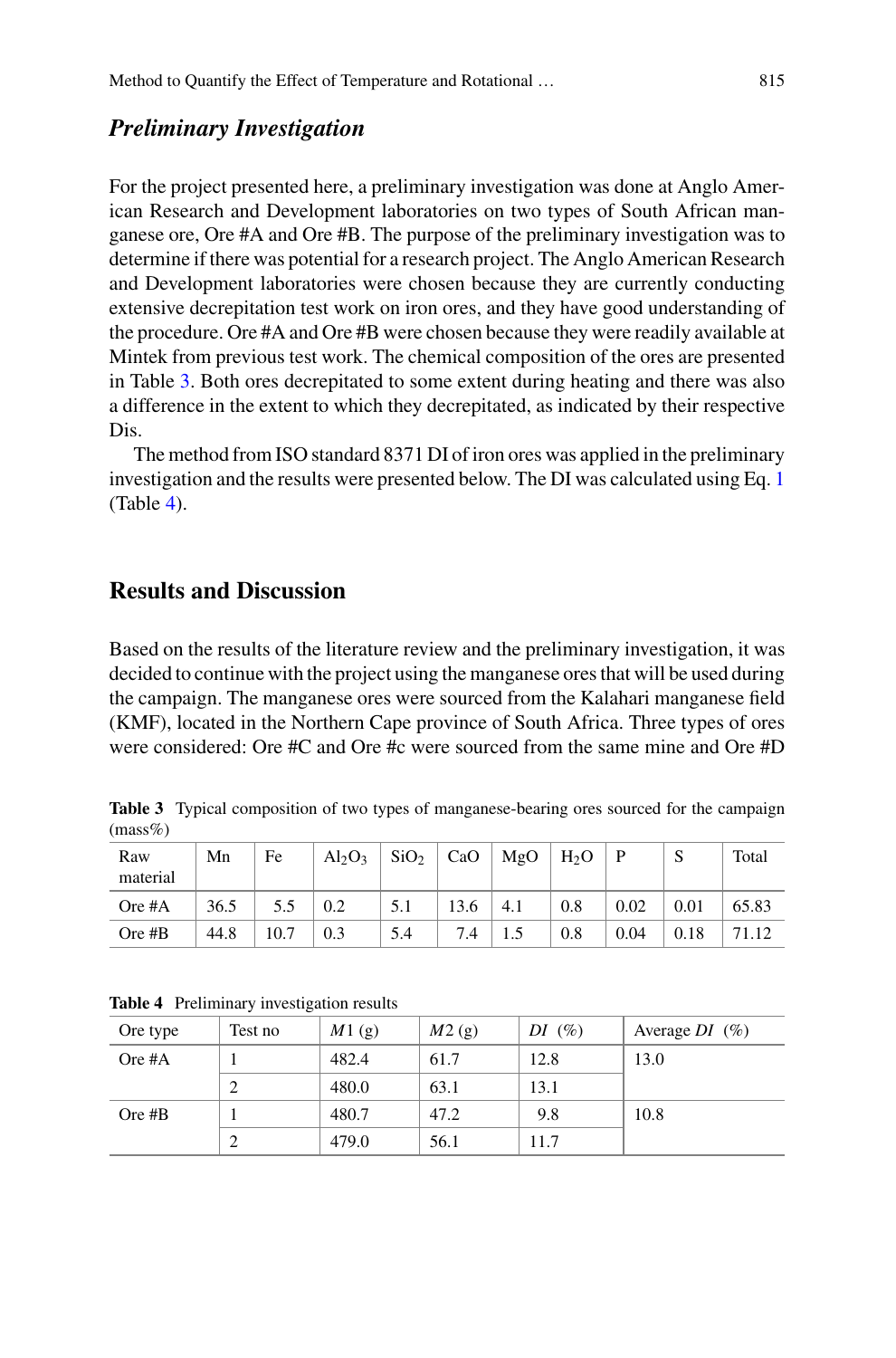from a different mine. Ore of 6–75 mm in particle size distribution was used for the preliminary tests.

# *Research Questions*

In order to achieve the objective of the study, the research question was tailored as shown below.

- How does the size distribution of particles affect the DI of manganese ore?
- How does the temperature affect the DI of manganese ore?
- How does the heating rate affect the DI of manganese ore?
- How does the rotation speed of the rotatory kiln affect the DI of manganese ore?
- How does the mineralogy of the ore affect the DI of manganese ore?

# *Method*

In order to obtain answers to these questions, a laboratory-based method was developed at MINTEK. At the heart of the method lies the tumbling and decrepitation tests. However, the method will include material preparation and characterization i.e. Particle size distribution, bulk chemistry, and bulk and specific phase chemistry.

#### **Decrepitation Test**

The decrepitation test will adopt a method from ISO 8371 (DI of iron ores).

- 1 kg of the sample will be weighed using a balance.
- The sample will then be fed into the rotary kiln.
- The kiln power and rotation speed will then be switched on to control the desired parameters (heat rate and rotational speed) stated in the experimental design matrix for each run.
- Once the desired temperature is reached, the sample will be kept at the temperature for 30 min.
- The kiln will then be switched off and the sample will be allowed to cool down inside the kiln.
- After cooling the sample will be screened to determine the fraction below the lower limit of a particular size range, 6 mm screen for  $+6-20$  mm, 20 mm screen for  $+20-40$  mm and 40 mm screen for  $+40-75$  mm.
- The rotating tube will be cleaned by blowing it with compressed air after every run to avoid contamination.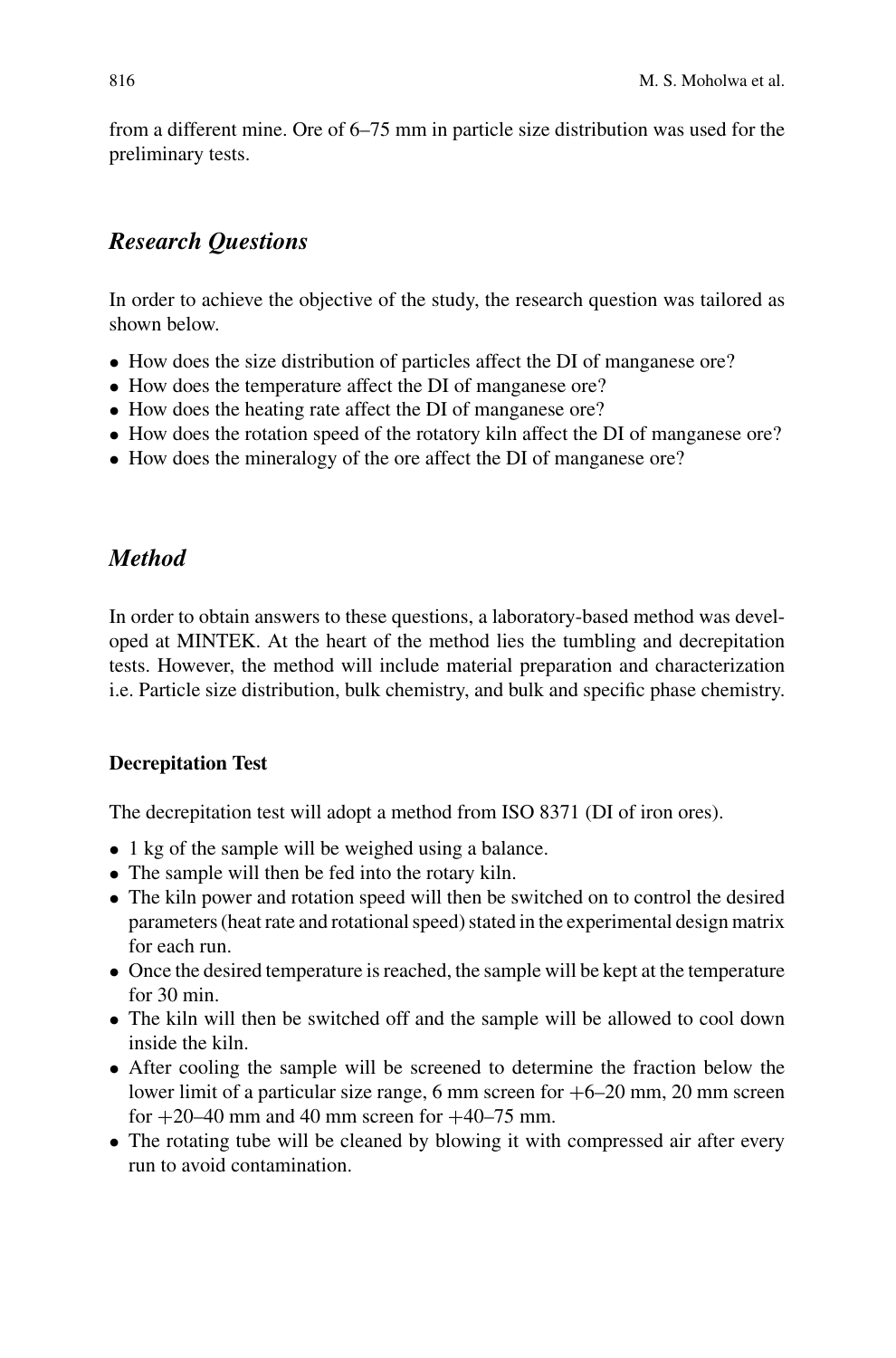

<span id="page-6-0"></span>**Fig. 1** Experimental set-up of a rotatory kiln

- The control panel is equipped with a rotational speed controller and it will be validated by observing the rotation and count the revolution per minute.
- The thermocouples will be calibrated prior to the experiment.

The experimental set-up is illustrated in Fig. [1.](#page-6-0)

# **Tumbling Test**

- $\bullet$  A tumbling drum will be used for the test (Fig. [2\)](#page-7-0). The drum has a capacity of 5 kg and the rotational speed can be varied between 5 and 30 rpm.
- The different size fractions for each of the three sample types will be split using a rotary splitter to obtain representative samples that will be used for the tumbling tests.
- One kilogram will be fed into the drum which will be switched on, starting with a rotational speed of 5 rpm for 30 min.
- The step above will be repeated with the rotational speed of 10 rpm and again with the speed of 20 rpm.
- After the tumbling test, the sample will then be screened to obtain the percentage of particles reporting below the lower limit of a particular size fraction that was used for that test and also to determine if there have been changes in the particle size distribution of the sample.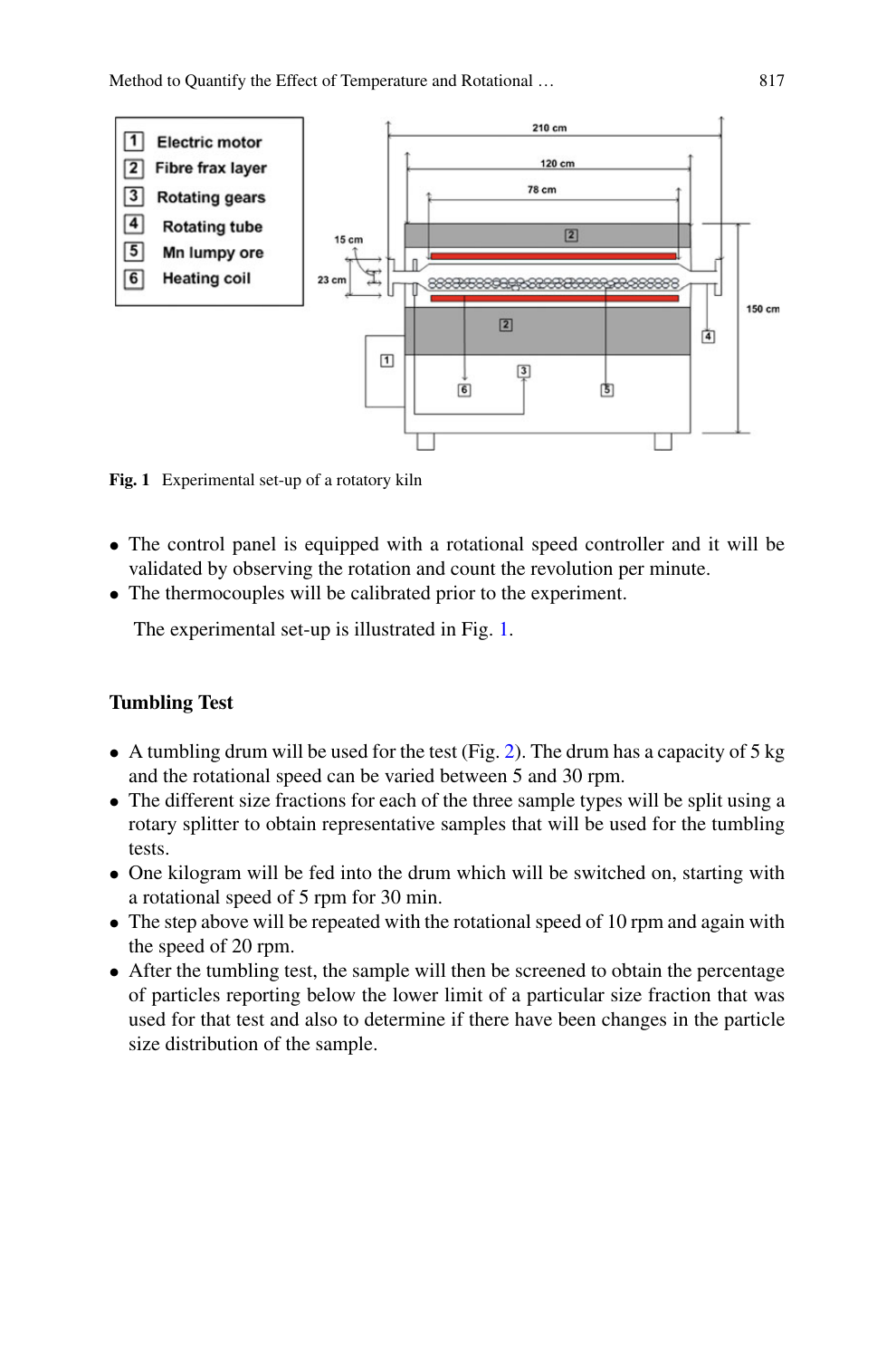

**Fig. 2** A picture of a tumbling drum that will be used for the test

#### <span id="page-7-0"></span>**Overall Procedure**

The overall procedure is outlined in Fig. [3.](#page-7-1)

• 250 kg of each sample will be sieved to the size fraction of  $+6-20$ ,  $+20-40$ , and +40–75 mm using screens.



<span id="page-7-1"></span>**Fig. 3** Methodology flowsheet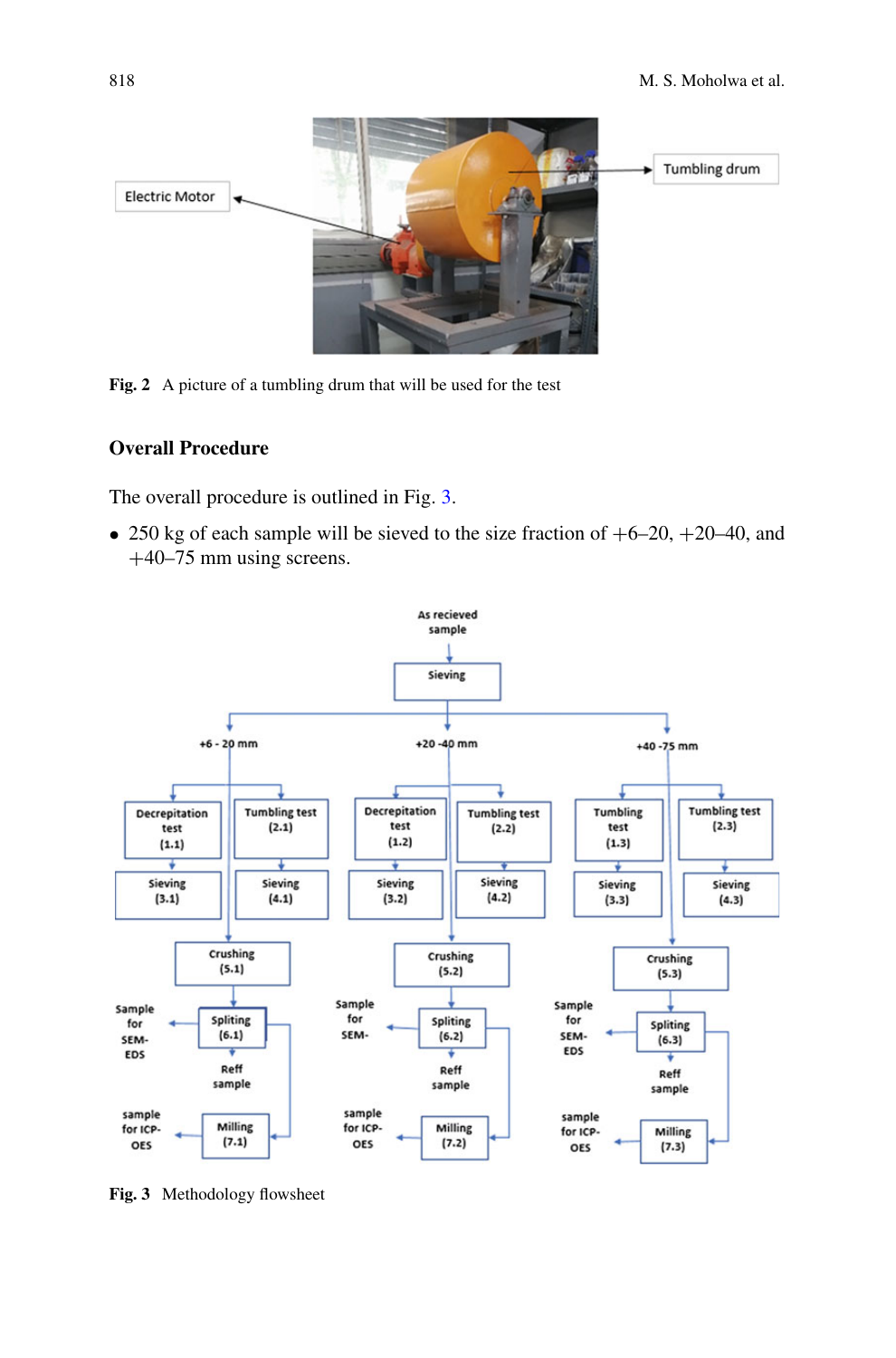- The sample will be split and the representative sample will be obtained using a rotary splitter in order to obtain samples for the decrepitation test, tumbling test, and for crushing as shown by 1.1, 2.1, and 5.1 in Fig. [1.](#page-6-0)
- After the decrepitation and tumbling tests, the samples will be screened as shown by 3.1 and 4.1 in Fig. [1.](#page-6-0)
- The crushed sample will be split using a rotary splitter (6.1) to obtain a sample to be milled for bulk chemical and phase chemical analyses (7.1), to stores as a reference sample, and for a sample to be analyzed by scanning electron microscopy with energy dispersive spectroscopy (SEM-EDS).
- The milled sample will then be used for bulk analysis inductively coupled plasma optical emission spectrometry (ICP-OES), x-ray fluorescence (XRF), and qualitative x-ray diffraction (QXRD).
- Contamination will be prevented by thorough cleaning of the equipment before it is used for another sample.

## *Method Comparison*

The method used in the preliminary investigation has minor similarities to the decrepitation test method developed at Mintek. The preliminary test method was developed to only investigate if manganese ore decrepitates when heated to 700 °C for 30 min, whereas the method developed at Mintek will also investigate the effect of experiment temperature, heating rate and the rotational speed of the rotary kiln on the DI. From literature, it was discovered that another factor affecting DI of manganese ore is the removal of structural water from hydrated phases [\[2\]](#page-10-1). Heating the material to temperatures higher than 700 °C will remove more structural water from hydrated phases, which will increase the DI of the sample. Using a higher heating rate will cause the removal of moisture to happen at higher rate, which may result in bringing the issue of thermal shock into play. This will be even more intense for the moisture that is trapped in the closed pores of the sample. When the moisture experience a sudden change in temperature the vapor pressure of the moisture will also increase suddenly, sometimes the pressure increase may be enough to rupture the walls of the pore and break the sample into smaller particles sizes. This will increase the DI of the sample.

Heat decomposition cryptomelane and pyrolusite to  $Mn_2O_3$ , according to Faria this may contribute to the decrepitation phenomenon [\[7\]](#page-10-6). This is because according to Faria cryptomelane and pyrolusite have their volumes, respectively, 5.4 and 0.6% higher than  $Mn_2O_3$  [\[7\]](#page-10-6). This means that the decomposition will cause a reduction in volume for these phases, and this induces stress in specific regions of the particles leading to formation of cracks. The formation of cracks can lead to particle disintegration especially when the sample is being rotated. Therefore if the ores sourced from the KMF have cryptomelane and pyrolusite as their mineral type, it means that the ore that will be used for the test work has a potential to have elevated DIs.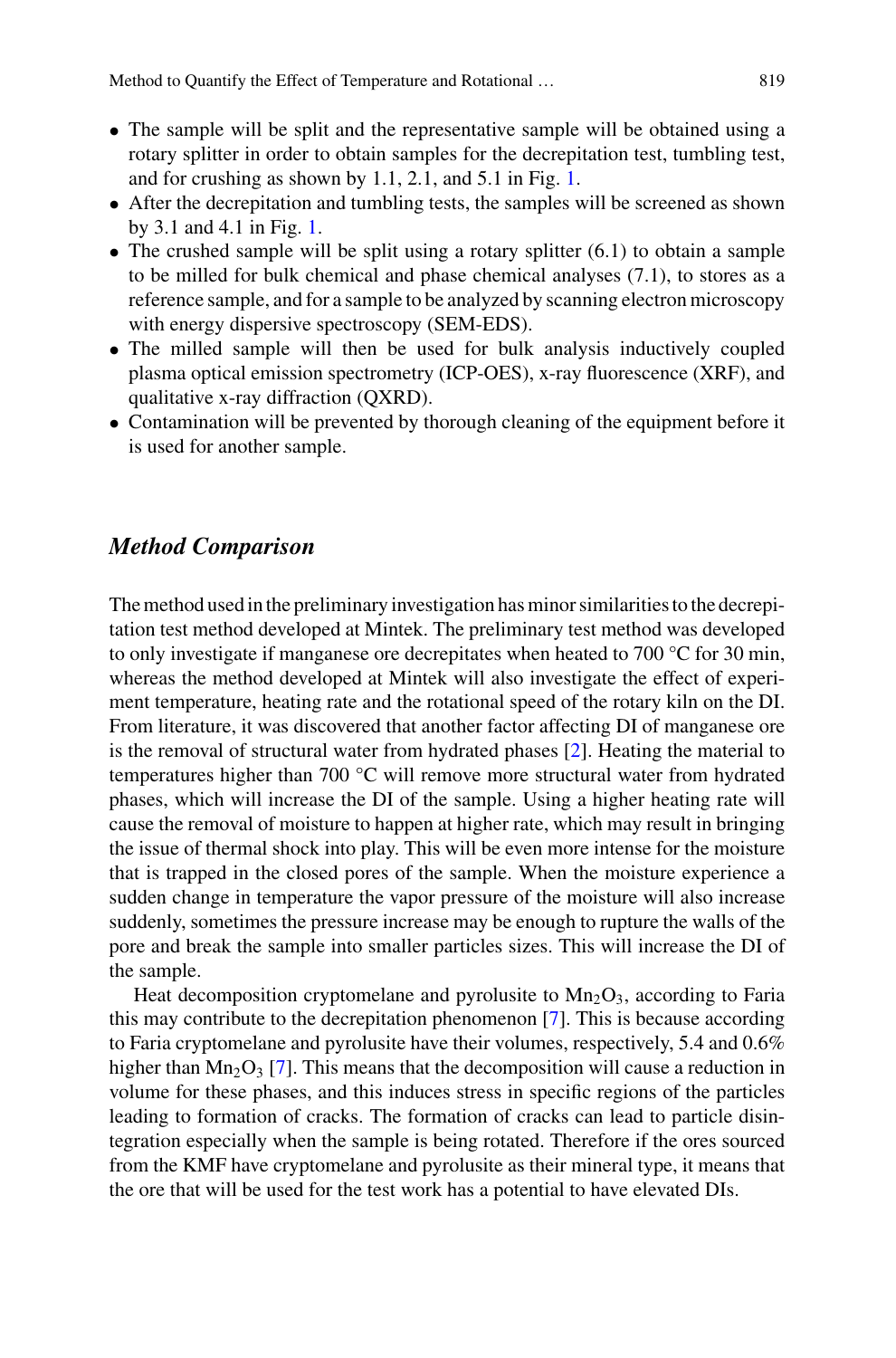The rotation makes the sample more susceptible to disintegration which will be regarded as decrepitation in this test work because the mechanical breakage of particles come into play as a result of collision between particles. The collision will be caused by the rotation movement of the kiln. The mechanical breakage of particles will depend on the strength of the sample and the rotary speed of the kiln. Increasing the rotation speed of the kiln will result in the particles of the sample colliding more with more force and more frequently this can increase the disintegration index (dI) of the sample, The dI is calculated the same way as the DI. When the particles collide more frequently with more force they become more susceptible to mechanical breakage. For the decrepitation test both the disintegration due to thermal treatment and the rotating of the sample will be the main factors having an impact on the DI compared to the preliminary investigation where the mechanical breakage was absent. The material that is not strong enough in terms of strength will be more susceptible to disintegration because they will break easily when they collide with each other.

# **Conclusions**

After reviewing the literature and conducting a preliminary investigation based on a standard test for iron ore, a method has been developed at Mintek to determine the potential for decrepitation of manganese ore in a rotary kiln. Three types of ores will be split into three size fractions each, and the DI determined based on the experimental plan in Table [5.](#page-9-0)

| Particle size<br>range (mm) | Rotational<br>speed (rpm) | Heating rate<br>$(^{\circ}C/min)$ | Temperature<br>$(^{\circ}C/min)$ |
|-----------------------------|---------------------------|-----------------------------------|----------------------------------|
| $+6-20$                     | 10                        | 2                                 | 600                              |
| $+6-20$                     | 10                        | 2                                 | 700                              |
| $+6-20$                     | 10                        | 2                                 | 800                              |
| $+6-20$                     | 10                        | 1.5                               | 700                              |
| $+6-20$                     | 10                        | 2                                 | 700                              |
| $+6-20$                     | 10                        | 2.5                               | 700                              |
| $+6-20$                     | 5                         | 2                                 | 700                              |
| $+6-20$                     | 20                        | 2                                 | 700                              |
| $+20 - 40$                  | 10                        | 2                                 | 700                              |
| $+40-75$                    | 10                        | 2                                 | 700                              |

<span id="page-9-0"></span>**Table 5** Experimental plan